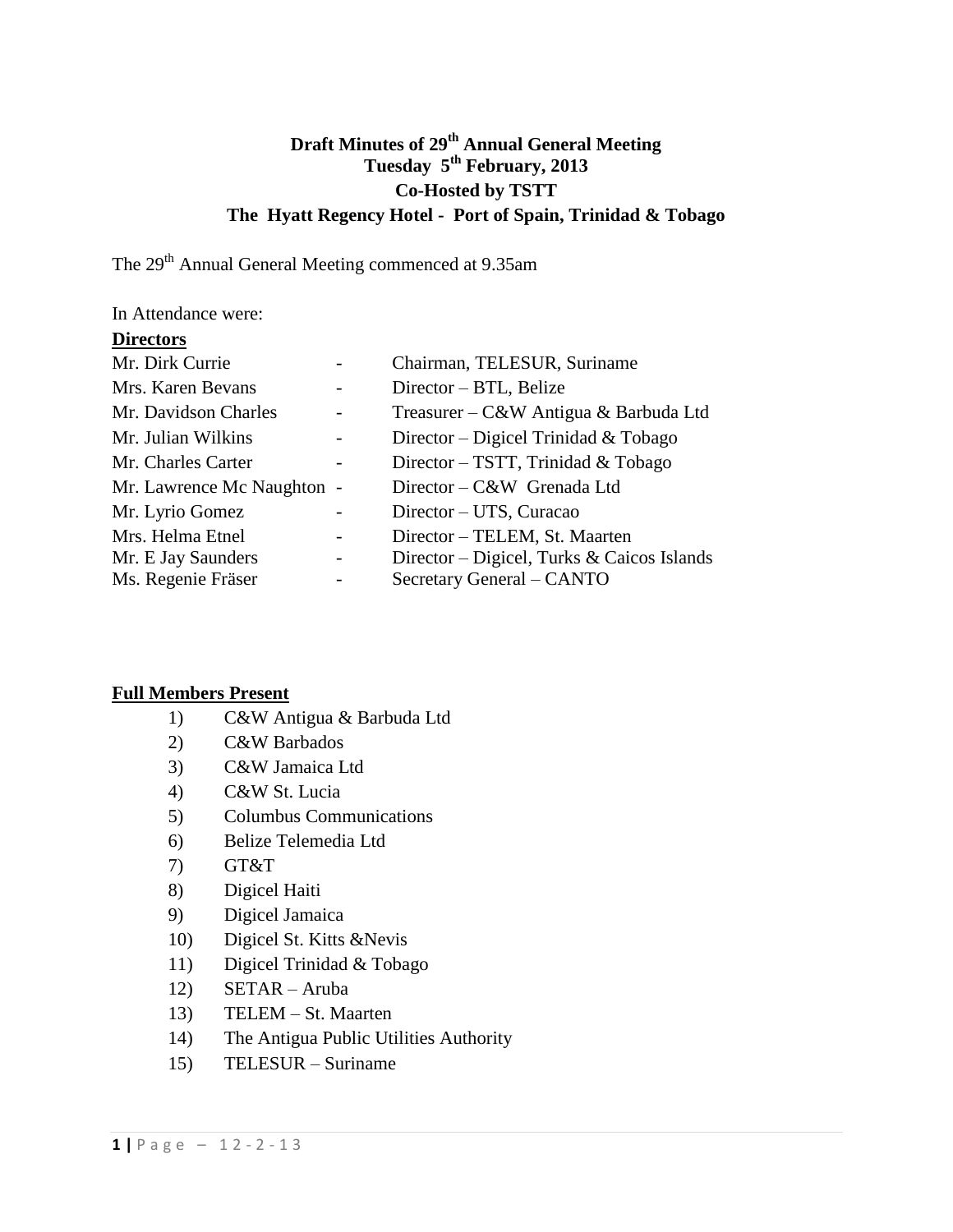## **Members Represented by Proxy Holders**

There were twelve (12) members represented by proxy:

- 1) Digicel Anguilla
- 2) Digicel Aruba
- 3) Digicel Bermuda
- 4) Digicel Bonaire
- 5) Digicel British Virgin Island
- 6) Digicel Cayman Island
- 7) Digicel Dominica
- 8) C&W St.Vincent & the Grenadines
- 9) C&W Anguilla
- 10) C&W Grenada
- 11) C&W Dominica
- 12) C&W St.Kitts & Nevis

## 1) **Opening Remarks**

The Chairman welcomed all present to the  $29<sup>th</sup>$  Annual General Meeting on behalf of the Board of Directors and the Secretariat. Special thanks and gratitude were extended to TSTT for hosting this meeting. He requested Mr. Carter to convey CANTO's gratitude to the Board and staff of Telecommunications Services of Trinidad & Tobago (TSTT).

The Chairman reported that the Notice of the  $29<sup>th</sup>$  Annual General Meeting was circulated on 23<sup>rd</sup> November, 2012 and proposed such as being read by all members in attendance.

Members in attendance were reminded that only Full Members were entitled to vote and hold office in the Association. Any member in arrears for more than six months was not financial and the directors may order his name to be struck off the list of members whereupon he shall cease to be member of the Company. The Secretariat informed the members whose subscriptions payments were not up to date and advised that these members will not be entitled to vote.

## 2) **Introduction of Directors**

*Directors at the Head Table*: Mr. Dirk Currie, Chairman (TELESUR); Mrs. Karen Bevans, Vice Chair (BTL); Mr. Davidson Charles, Treasurer (C&W Antigua & Barbuda) and Ms. Regenie Fräser, Secretary General of CANTO. *Present at the Meeting*: Mr. Charles Carter, Director, (TSTT) (replaced Mr. Linus Rogers who retired) Mr. Julian Wilkins, Director (Digicel T&T); Mr. Lawrence McNaughton, Director, (C&W Grenada); Mrs. Helma Etnel, Director (TELEM); Mr. E Jay Saunders, Director (Digicel Turks & Caicos); Mr. Lyrio Gomez, Director – (UTS)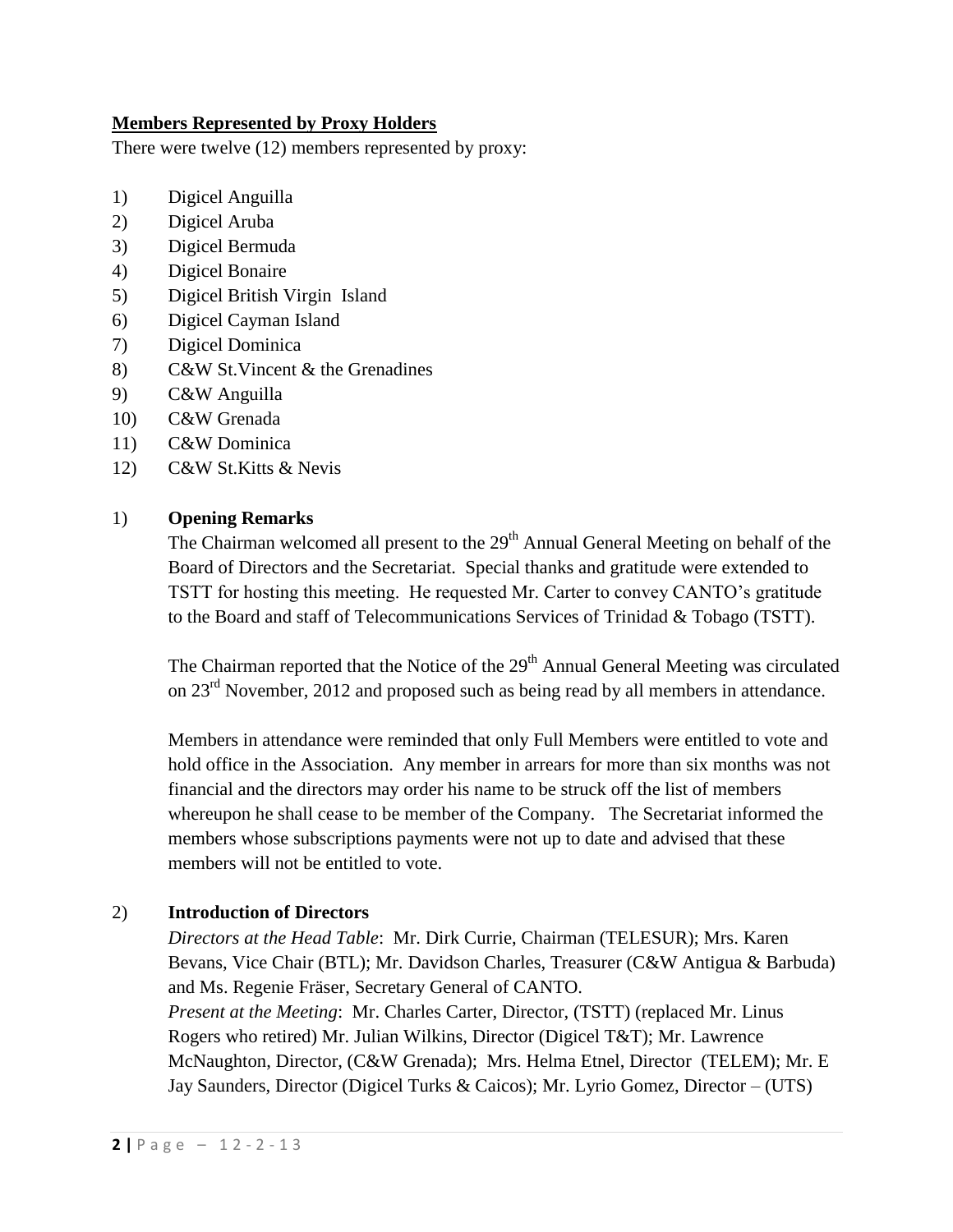#### 3) **Meeting Quorum**

In accordance to the bye-laws a quorum was established for the commencement of the meeting. The Secretary General confirmed that there were fifteen (15) full members present and twelve (12) full members were represented by proxy amounting to a total of twenty seven (27) members representing 79% of the membership.

#### 4) **ITEM 1**: **Confirmation of Minutes**

The Minutes of the 28<sup>th</sup> Annual General Meeting were reviewed page by page, since there were no amendments to the minutes as presented, the Chairman moved a motion to confirm the minutes. On a motion moved by Belize Telemedia Ltd. and seconded by TELESUR, the minutes were approved as presented.

#### 5) **ITEM 2: Matters Arising from the Minutes**

An update on the name change from Caribbean Association of National Telecommunications to CANTO was given by the Chairman. He then invited the Secretary General to report on any other the Matters Arising. She reported that there were no other matters.

#### 6) **ITEM 3: Presentation of Committee Reports**

#### a) **Disaster Recovery Planning**

The Committee Chair, Mr. Howard Mollison reported that there was a low turnout at the meeting as only four (4) members were present. He reported that three (3) new members joined the committee. Following is a report on the discussions held and work plan for the next six (6) months.

#### **2012 Atlantic Hurricane Season**

- The 2012 Atlantic Hurricane Season officially ended Friday November 30.
- There were nineteen  $(19)$  named storms, ten  $(10)$  of which reached hurricane strength. Only one (1) developed into a major hurricane (category 3-5)
- Of the nineteen (19), four (4) ( Ernesto, Isaac, Rafael and Sandy) interacted with the region. With the exception of Hurricane Sandy the storms caused little disruption in the Region.
- On October 24th Hurricane Sandy disabled 70% of the commercial power in Jamaica. Sandy also devastated the New York and New Jersey areas in the United States
- The immediate Region was spared the wrath of an above category 4 hurricane which means the region must re-double its preparation efforts.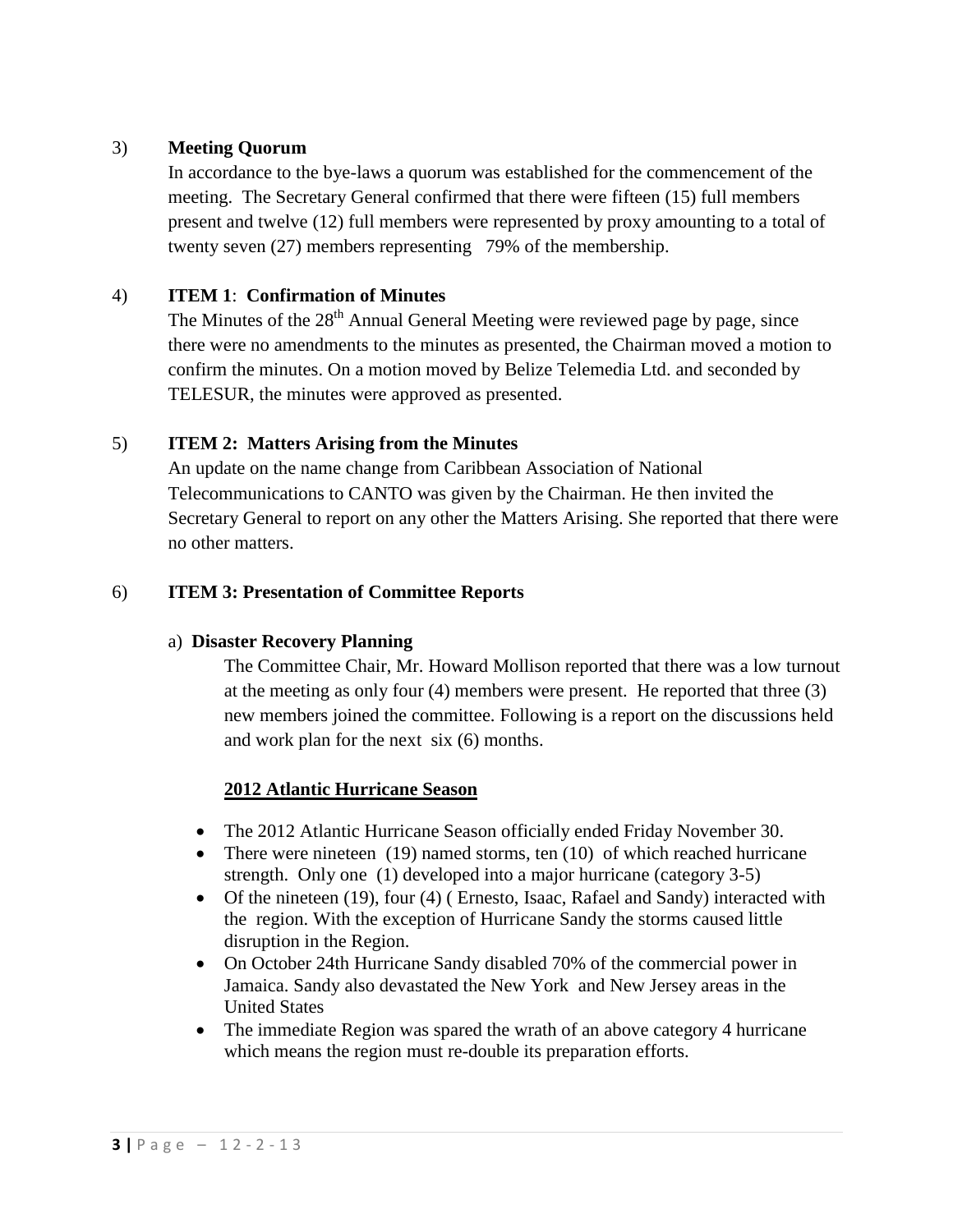# **Activities for 2012**

- Delivered the CANTO  $&$  GVF Disaster Preparedness  $&$  Response Summit in July 2012.
- Developed proposal in association with Globecom that could potentially reduce insurance premiums for operators.
- Proposed that non-members be allowed to be members of committees e.g.: ITU  $\&$ Caricom.

#### **Plans for 2013**

- Explore BCM training at the next AGM meeting
- Issue to members the disaster framework from which individual plans can be developed.
- Follow-up on Skills set data base completion.
- Develop a Disaster Framework earthquake drill procedure
- Non members to sit on Committee
- Send out to members the disaster framework from which individual plans can be developed.

He emphasized that there was great difficulty in obtaining information for the skill set database. The Committee is viewing its approach and would ask the Human Resource Committee to assist. The Disaster Module will be sent to all members within the region.

## b) **Regulations & Emerging Technologies Committee**

The Committee Chair, Mrs. Melesia Sutherland-Campbell presented on the achievements of the committee for the last six months. She identified members of the committee who worked assiduously on committee activities as: Opal Lawton (Flow), Rafael Marin (BTL); Julian Wilkins, (Digicel T&T); Andrew Gorton (Digicel Jamaica) and Lawrence Mc Naughton (C&W Grenada). The committee achievements for 2012 were outlined and the initiatives for 2013 as follows:

In 2012, the committee's Terms of Reference were:

- 1. To keep abreast of developments in member countries
- 2. To priortise issues and concerns of members related to regulatory developments and emerging technologies
- 3. Develop CANTO's position on emerging issues for approval by the Board
- 4. Identify areas for capacity development

#### **Committee Developments since July 2012**

Since the last report to the Board in July 2012 the activities in the region has mostly been around: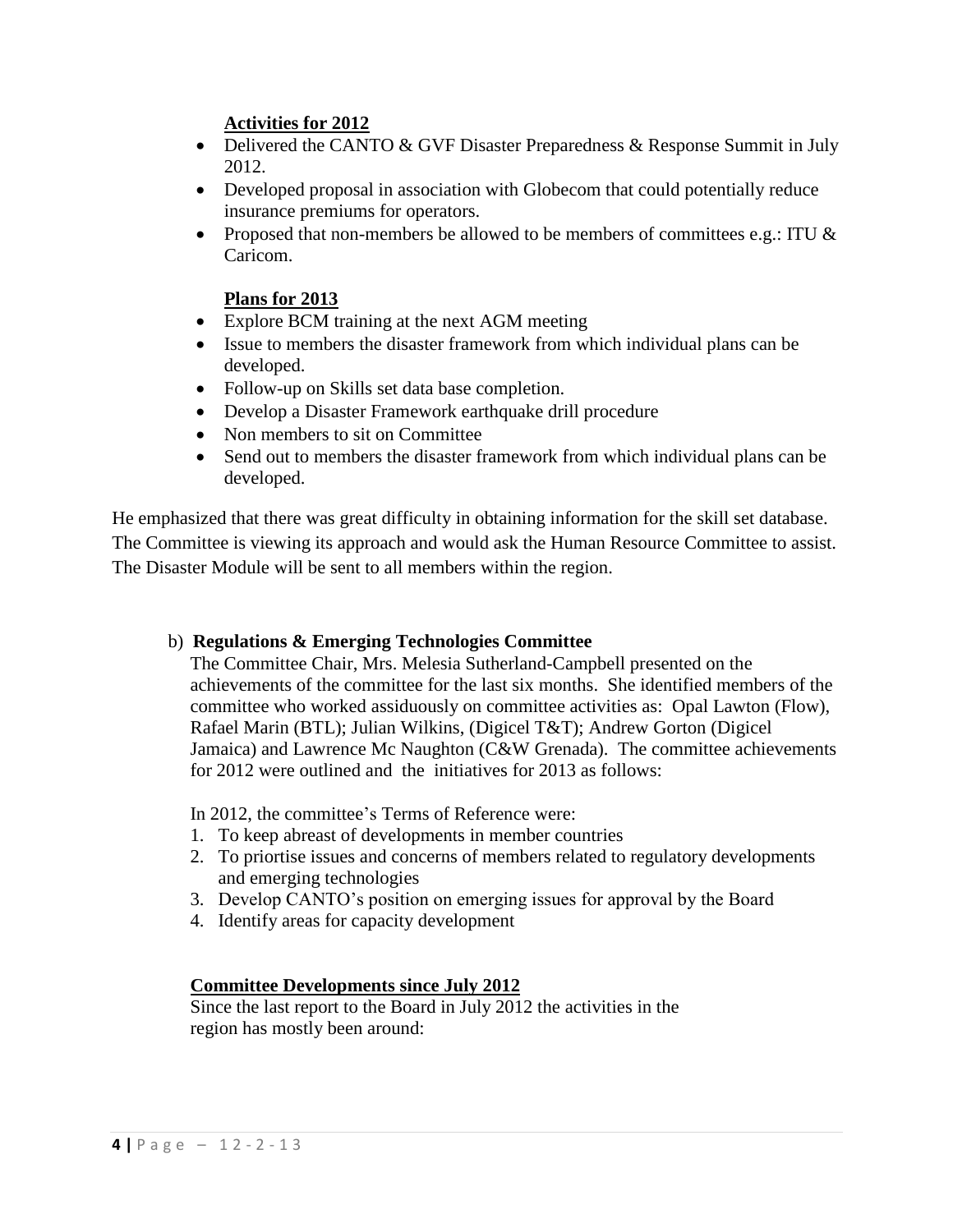- The coveted 700 MHz spectrum on the agenda in Antigua, Anguilla, Jamaica, Cayman, Turks & Caicos and the ECTEL countries. Dialogue continues between Regulators and Policymakers.
- Costing for termination rates, particularly Mobile Termination Rates (MTRs) as is the case in Cayman and Jamaica.
- Increasing traction for and work surrounding Local Number Portability  $(LNP)$  workshop held for ECTEL countries in September 2012; draft rules to be passed in parliament and circulated for comments in Jamaica recently; Steering Committee meetings in Trinidad.
- Deregulation of the international market in Guyana?
- Passage of new International Telecommunication Rules (ITRs) in December 2012. ITRs specify the governance and charging for international communications. Caribbean countries have acceded to the new Rules. Specific Caribbean Government commitments to be discovered in due course.

In 2013 the Committee will focus on two (2) policy papers:

- 1. Transparency of Regulators' Budgets Submitted to the CANTO Board January 2013.
- 2. Incentivising Investment in Broadband
	- o Capable of supporting innovation and new services
	- o Target at initial capital cost in particular

## **Activities for next six (6) months:**

- Provide support to 'Connect the Caribbean' project as required.
- Support the Board in the exploration of 'CANTO as a Regional Roaming Hub'.
- Proposed paper on ' Creating New Spectrum Space for Broadband'
- Assessment of the meaning of the New International Telecommunication Regulations (ITRs) for the operators.

## c) **Marketing Committee**

The Committee Chair, Mr. Julian Wilkins thanked his team for their efforts, he reported that the team met via conference call every month. Its main focus was to improve CANTO's website and make it more dynamic and user friendly. The committee also produced options for the annual CANTO Conference theme. He reported on the following: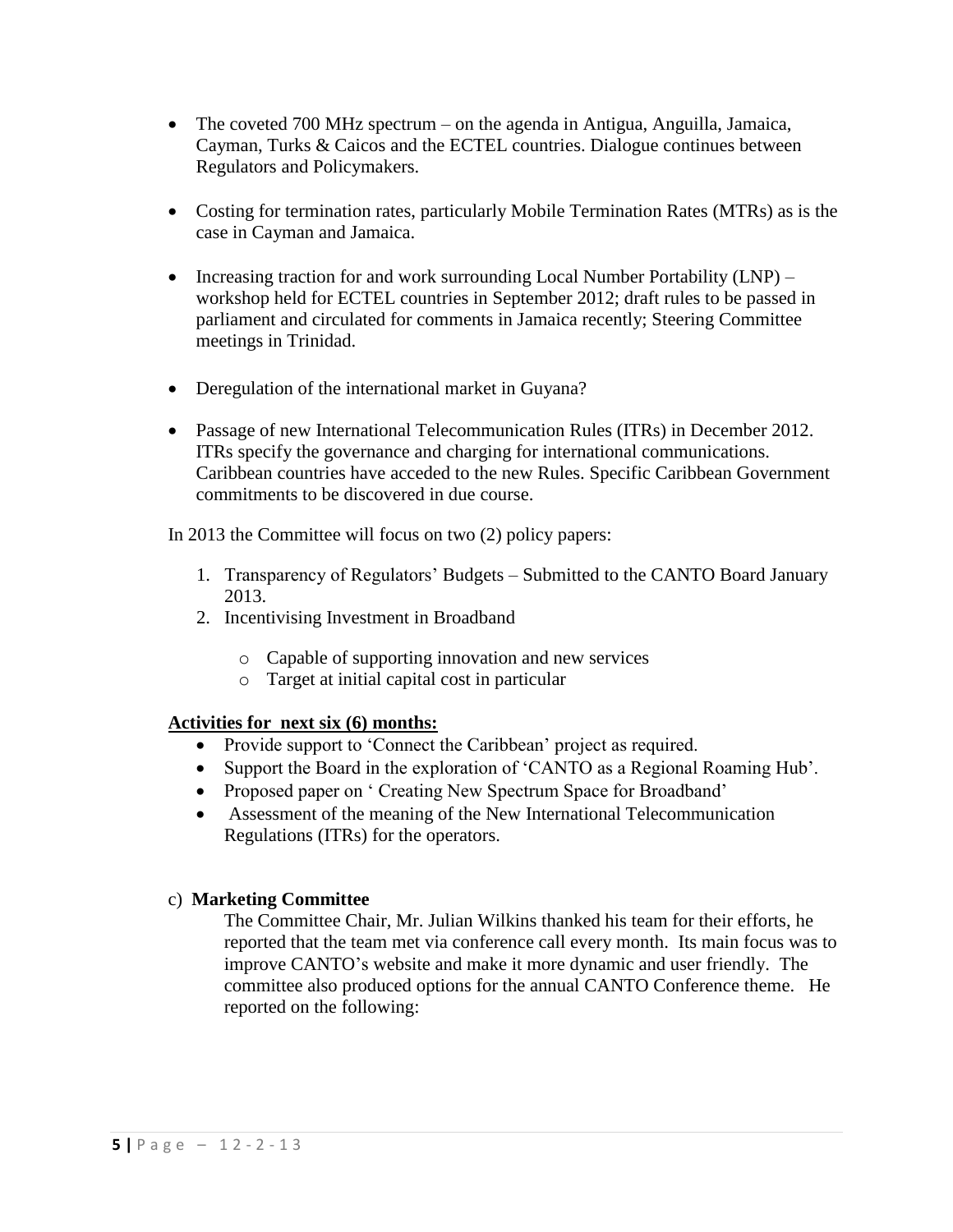# **2012 Achievements**

- Produced 3 options of the CANTO theme and submitted to the Board
- Update web page so that data can be added and changed everyday
- Improved membership link, all information based on membership has been collated and placed under membership (form, benefits, services, navigation map and members names and websites) - completed
- News area shortened, all items placed in chronological order/Old news deleted or archived (completed)
- Updated events page with upcoming events only (work in progress) completed

# **Activities for 2013 - next 6 months**

- Complete short term upgrades to website
- Track and monitor progress of the New website
- Continue to focus on more participation at the CANTO Conference
- Develop conference agenda more interesting/interactive, encourage more participation
- Future "phase  $2$  focus mobile website
- Committee to focus on attracting more exhibitors for the conference in Aruba

## *Question: Members Section*

Member from Digicel Jamaica enquired whether updated paper documents are accessible on the members' section. He stated that it should be customized in such a way so that people can find information. It was also suggested that the web site should be updated so that: (1) members will be able to upload information on the members section; (2) add documents following meeting, and (3) be more interactive.

Selling sponsorship ideas – pages with sponsorship requests should be placed on the website with the various categories of sponsorhip. Put actual information and substantive benefits on sponsorship page to make it more attractive.

The Chairman promised that all these requests and suggestions will be taken into consideration when the website is up and running.

Member from Cable & Wireless Jamaica stated that the Committee should make a decision to have all documents accessible. She indicated that she noticed that the competitions only go to certain countries and suggested that it must be circulated to other countries of the region. The Secretary General reported that information on all competitions was sent to all regional organizations asking them to publish in their respective countries. She indicated that there are particular countries that follow up such as Trinidad & Tobago, Suriname, Belize and Dominica. The Secretary General stressed that there are lots of advertisements issued within the region.

There was an appeal for a standard CANTO presentation template to be produced for use by Committee Chairs for example.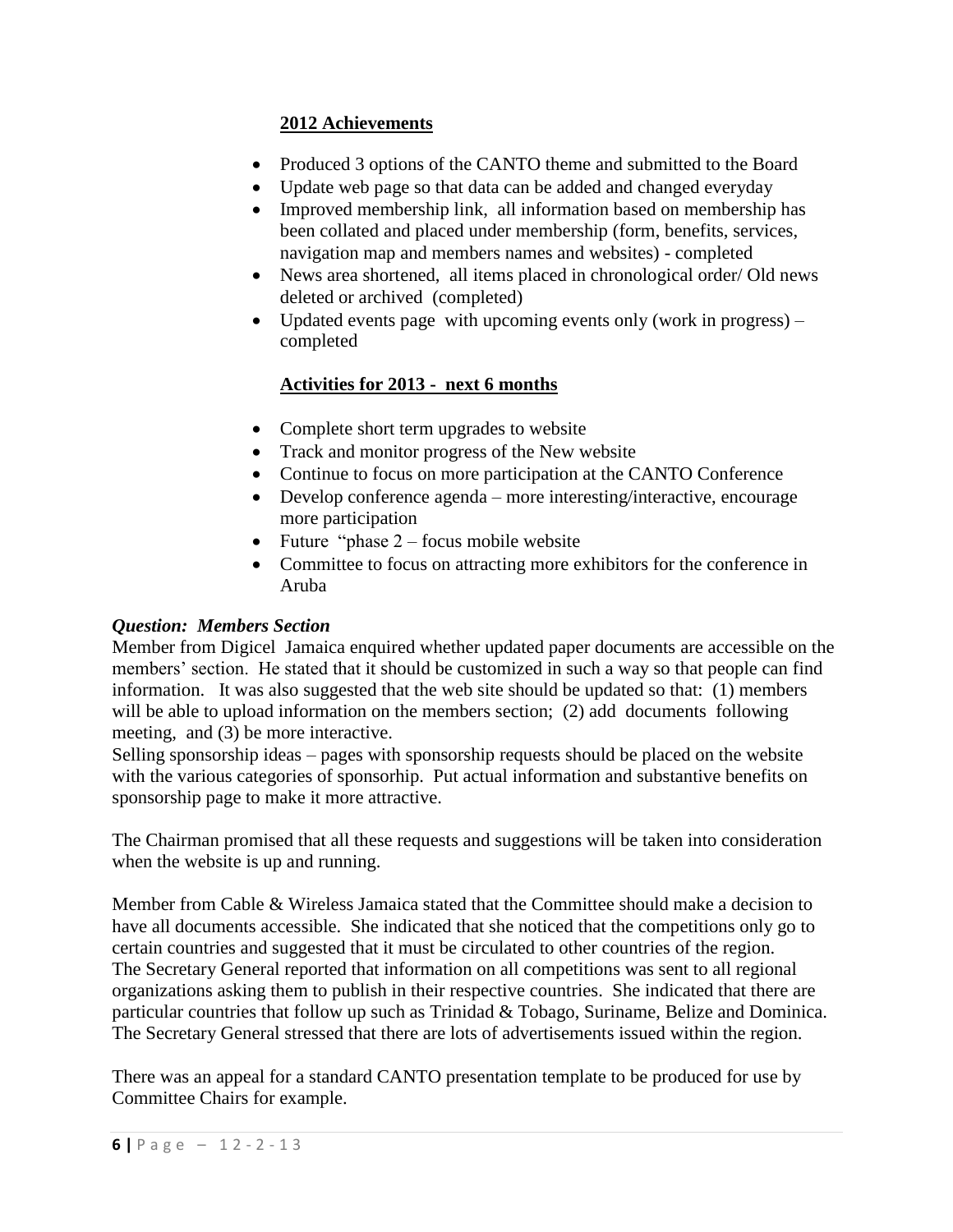Coffee Break 10.40am - Members were invited to visit the booths

#### d) **Human Resource Committee**

Mr. Linus Rogers, Committee Chair reported the Committee continued the work of strengthening the Secretariat Human Resource structure addressing issues in this area. He reported the accomplishments of the committee:

• Strengthening the Secretariat:

-The Employee Handbook was completed -Aligned job function with job description -Updated contracts for employees to coincide with terms and conditions -Reviewed compensation for similar nonprofit organizations and peg CANTO with the industry standard

- HR Committee to collaborate with DRP Committee in an effort to set up Skill set data base so that members can identify personnel and equipment for disaster relief
- HR Committee to assist DRP Committee in obtaining information from members on disaster relief equipment, personnel so as to identify members who can help in different areas in times of disaster
- Increase participation in the Mini Telecom MBA
- Write all members and ask to sit on committees and enquire what they need the committee to address
- Ask members to identify what they would like on the agenda for the HR Forum
- Solicit Chair for HR Committee

The Chairman thanked the Committee Chairs for their respective presentations.

## 7) **ITEM 4: CANTO as a roaming Hub**

Director E Jay Saunders, reported that CANTO members manage individual roaming relationships with roaming partners. The cost and resources needed to manage these relationships will increase as the industry experiences phenomenal growth in new services and technologies. He emphasized that there is a need to provide a means of mitigating the whipsawing that occurs from larger carriers to the detriment of CANTO member carriers.

He reported that CANTO as a member organization will like to explore through the Regulations and Emerging Technologies Committee the following points:

- 1. An initial approach that would inter alia agree preferential roaming wholesale (and possibly retail) rates between CANTO member carriers.
- 2. Secondly to get to the 'hub scenario' where we would be in a position to offer a united front against whipsawing. Becoming a Roaming Hub for its members will create a source of revenue for the Secretariat while providing a valuable cost effective service to its membership.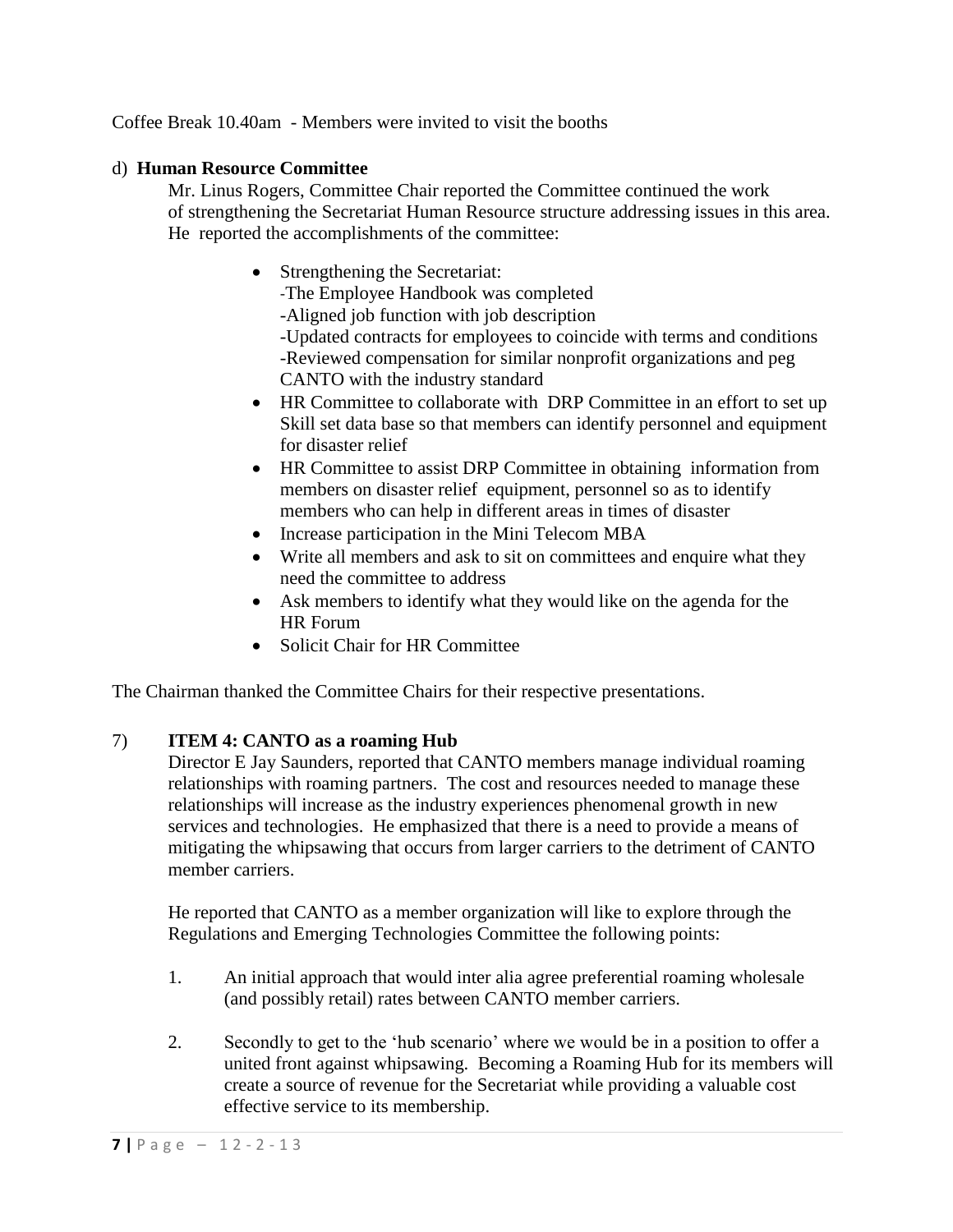# 8) **ITEM 5: Secretary General Report 2012**

The Secretary General, Regenie Fräser presented the Secretariat Report highlighting major objectives for 2013 as well as major achievements for 2012:

# **Objectives – 2013**

- 1) Membership Growth (Develop and execute a recruitment and retention plan)
- 2) Stakeholder Satisfaction (Improve the current score of 82.5%)
- 3) Brand Visibility and Strength (Rebranding website)
- 4) Communication and Knowledge Sharing (Canto Position Papers)
- 5) Financial Stability (Diversification of Revenue)
- 6) Strengthening Working Committees of the Board
- 7) Implementation of BIIPAC Project (4 Components)
- 8) Restructuring of the Secretariat

The Secretariat embarked on the restructuring of the Human Resources and Operating Procedures of the Organization in order to align them to better equip the Association for future growth and development. The initiative includes:

- SMART Company and Personal Objectives
- Review of Compensation Packages
- Job Descriptions
- Employee Handbook and Operations Manual
- Work Processes to ensure Business Continuity, especially in case of disasters.

The Secretary General in summary encouraged members' participation at all levels.

Following the presentation of the report, the Chairman then put the following resolution to the meeting: **Be it resolved that the Secretary General's Report for the year ended 30th September, 2012 be received and adopted.** The report was accepted on a motion moved by Digicel St. Kitts & Nevis and seconded by Belize Telemedia Ltd.

## **ITEM 6: Presentation of CANTO IDB Broadband Infrastructure Inventory and Public Awareness in the Caribbean (BIIPAC) Project.**

The Chairman invited Ms. Ayanna Samuels, BIIPAC Regional Coordinator to update members on the project. Ms. Samuels reported that BIIPAC is a spinoff of CANTO's Connect the Caribbean Initiative which was created in support of the International Telecommunications Union's Connect the World theme. 78% of the Project will be funded by IDB and 22% in kind by the IDB member countries namely; Barbados, Belize, Domincan Republic, Guyana, Haiti , Jamaica, Suriname, Trinidad & Tobago. The duration of the project is eighteen (18) months. The start date is  $13<sup>th</sup>$  February, 2013 and the work plan will be finalized during the launch. The objectives of BIIPAC are: (1) support the design of national broadband strategies in the Caribbean and (2) identify the regional aspects that need to be incorporated into these strategies to support the Caribbean as it evolves towards universality in broadband access and service,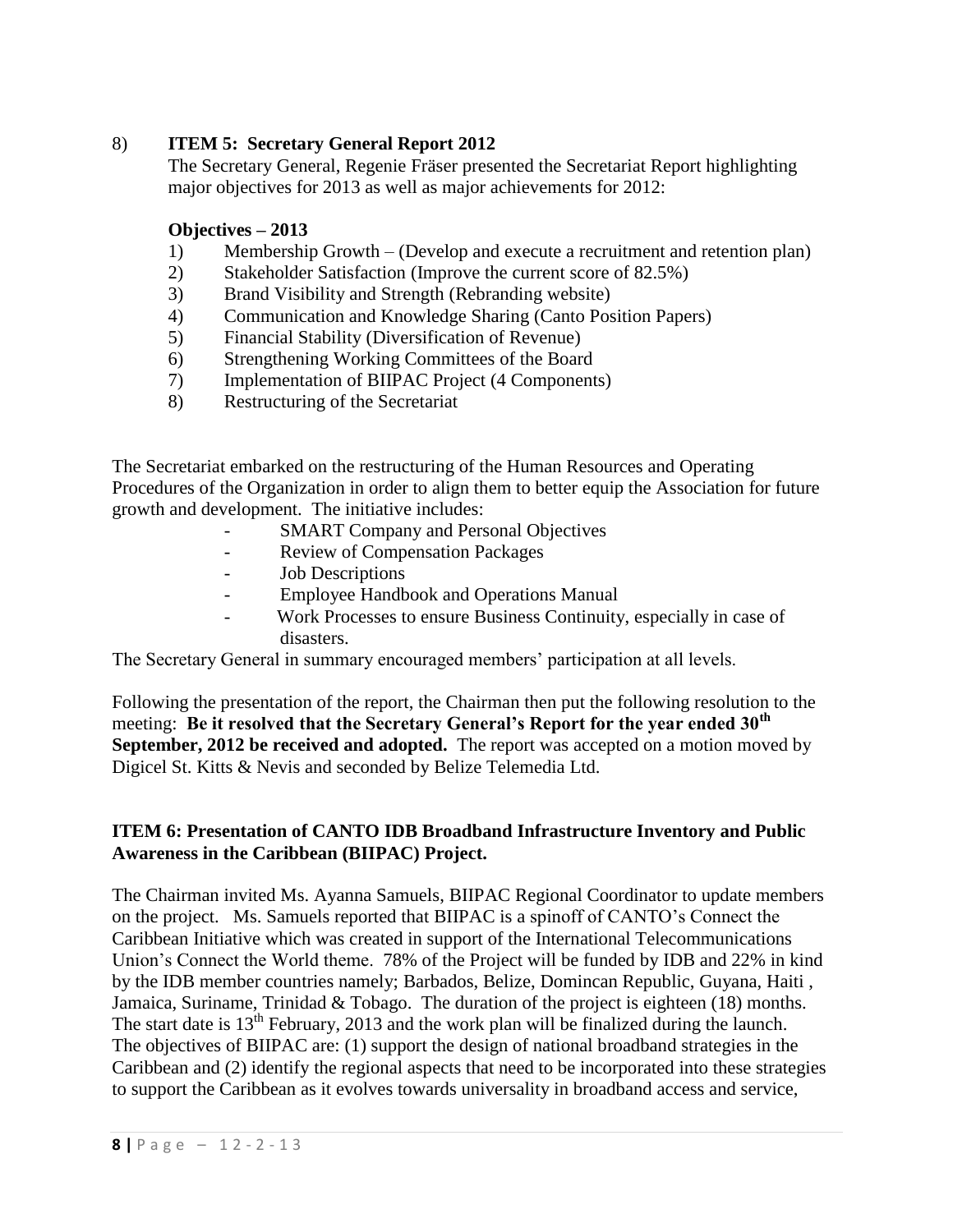regardless of the location (ubiquity) or the social strata (equity). This project is guided by a Steering Committee and Technical Committee.

The Steering Committee will comprise of eight (8) ministers/representatives from the IDB countries, CANTO Board, Secretary General, Regional Coordinator and Operators. The Technical Committee is comprised of experts from various countries and will be formalized during the launch. She explained the role of BIIPAC Steering Committee as:

- 1. Ensure the overall coordination and decision making of the project implementation
- 2. Facilitate cooperation among regional and national institutions in the provision of information & data
- 3. Inform the members' countries and stakeholders, on issues concerning various aspects of the project
- 4. Approve the work plan prepared by the Executing Agency (CANTO) and the tentative schedule of meetings
- 5. Analyze, harmonize and approve the national strategies in order to facilitate their future implementation in a regional context.
- 6. Recommend potential technical resources for the project (e.g. experts, information and materials, etc.)
- 7. Take necessary action to support the activities and the work of the Technical Committee

# **Role of BIIPAC Technical Team**

- 1. National coordination of the Technical Cooperation (TC) activities with other institutions and agencies that may be involved;
- 2. Act as a link between the Regional Coordinator of the program and the Steering Committee (SC);
- 3. Meet with the TC consultants and act as a link between them and other pertinent national institutions, and provide all required information to complete their tasks;
- 4. Review and provide inputs on the deliverables submitted in the framework of the TC; and
- 5. Maintain the SC and the respective authorities informed on the development of TC, transmitting any observations, concerns and suggestions to ensure achieving the TC's objectives.

## **Questions / Answers**

Mrs. Opal Lawton enquired how BIIPAC is going to enforce policy eg: TATT, TSTT, iGOVTT to implement broadband?

Ms. Samuel responded by stating that they would not be able to enforce same, but the government involved in the project will assist in the execution and there shall be accountability with the governments involved.

She also enquired how this project will affect existing work of CARICOM, HIPCAR and individual countries who have national ICT plans

Ms. Samuel responded that the Steering Committee will ensure that there is an audit done on utility companies.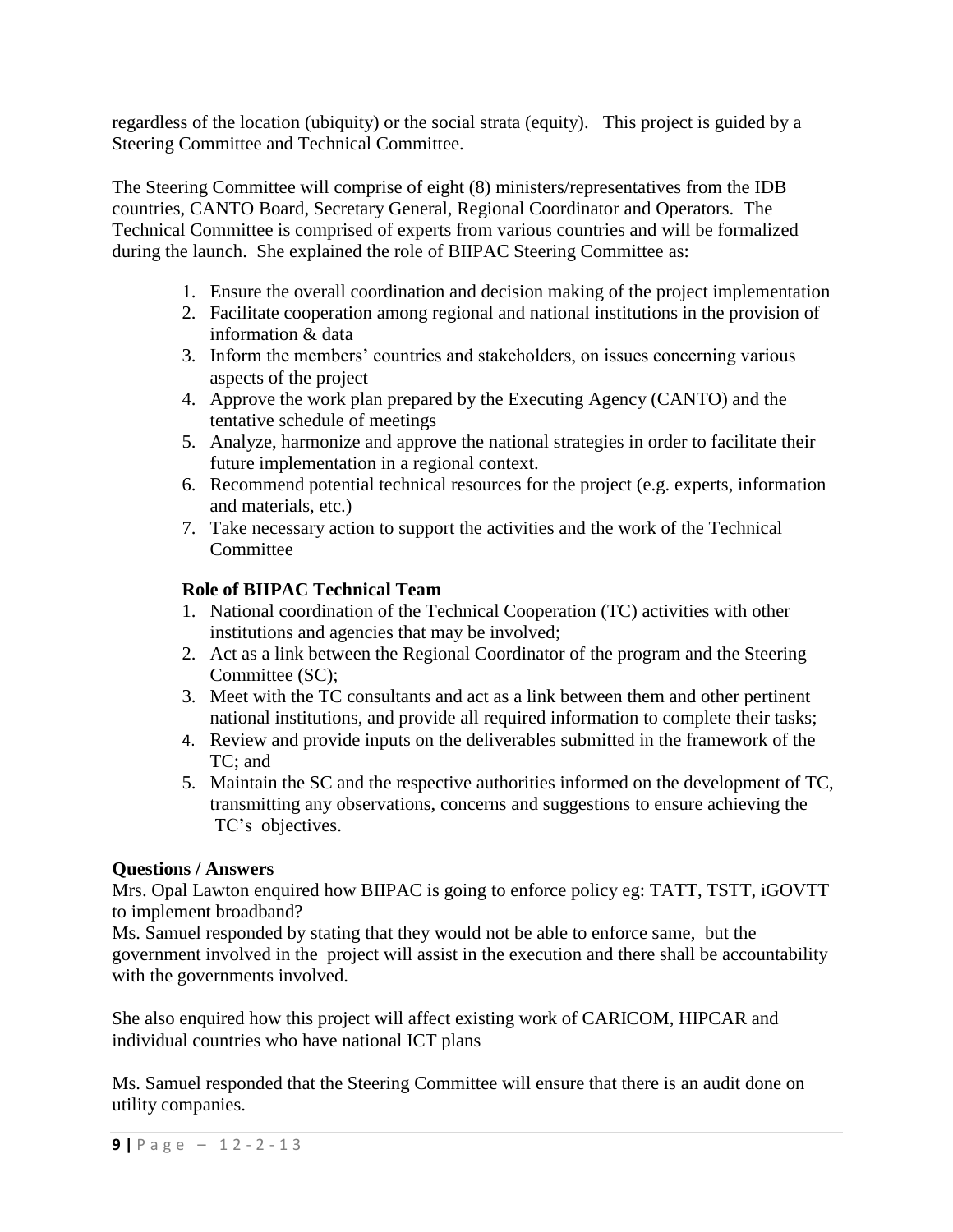The Chairman thanked Ms. Samuel for her contribution to the BIIPAC Project.

# **ITEM 7: Chairman's Report**

The Chairman, Mr. Dirk Currie was invited to present his report by Vice Chairman, Mrs. Karen Bevans, who took over the proceedings for this segment.

The Chairman opened his presentation by wishing everyone for 2013 good health, good spirit of cooperation, excellent inspiration, dedication and commitment to strive and work at achieving all their goals. Particpants were appreciated for their support during the year 2012 indicating that the organization was able to achieve its results in 2012 due to their support. He also expressed gratitude to members of the Secretariat staff under the leadership of the Secretary General, Ms. Regenie Fräser. To his fellow Board members special thanks were awarded to them. He thanked Mr. Linus Rogers who had retired for being instrumental and supportive in the Human Resources aspects of the Secretariat. He wished him a healthy and pleasant retirement and welcomed Mr. Charles Carter of TSTT who replaced Mr. Rogers on the Board.

He reported that the Board held four (4) face to face meetings after the  $28<sup>th</sup>$  AGM last year in St. Maarten and focused on the following areas:

- 1) Improving the efficiency and effectiveness of the Secretariat by structuring the organization and placing emphasis on performance.
- 2) Preparation of the Annual Conference and AGM was reviewed to bring them in line with the needs of all members, exhibitors and sponsors.
- 3) Evaluation results of the Conference and AGM were taken into consideration in order to restructure the set up of both events so participants could achieve maximum benefits by attending these events.
- 4) The Employee Human Resource Handbook was reviewed and amended
- 5) Roaming was another area in which deliberations were held and a working committee was instituted within the board for the development of a proposal for the benefit of the members. This committee obtains assistance from the Regulations and Emerging Technologies Committee and the Secretariat for solutions.
- 6) On the broadband project, two members of the board will keep abreast of the developments of the project and report to the Board.
- 7) One of the main objectives for 2013 of the Board is to review the governance structure of the board in relations to the Secretariat.

He explained that the Theme for this year's CANTO  $29<sup>th</sup> AGM - Towards a SMART Broadband$ Caribbean Community can be interpreted in different ways. Each member could have its own purpose but asked members to focus on the importance of broadband development in their respective communities. He emphasized to members that they should cooperatively discuss the possibilities of what SMART Broadband development is so they can exchange ideas and decide what is best for their respective communities in achieving a SMART Broadband Caribbean Community. He remarked that the year 2013 brings different challenges to the telecommunications arena. All operators, manufacturers and players in the area of communications business will have to cope with the following issues: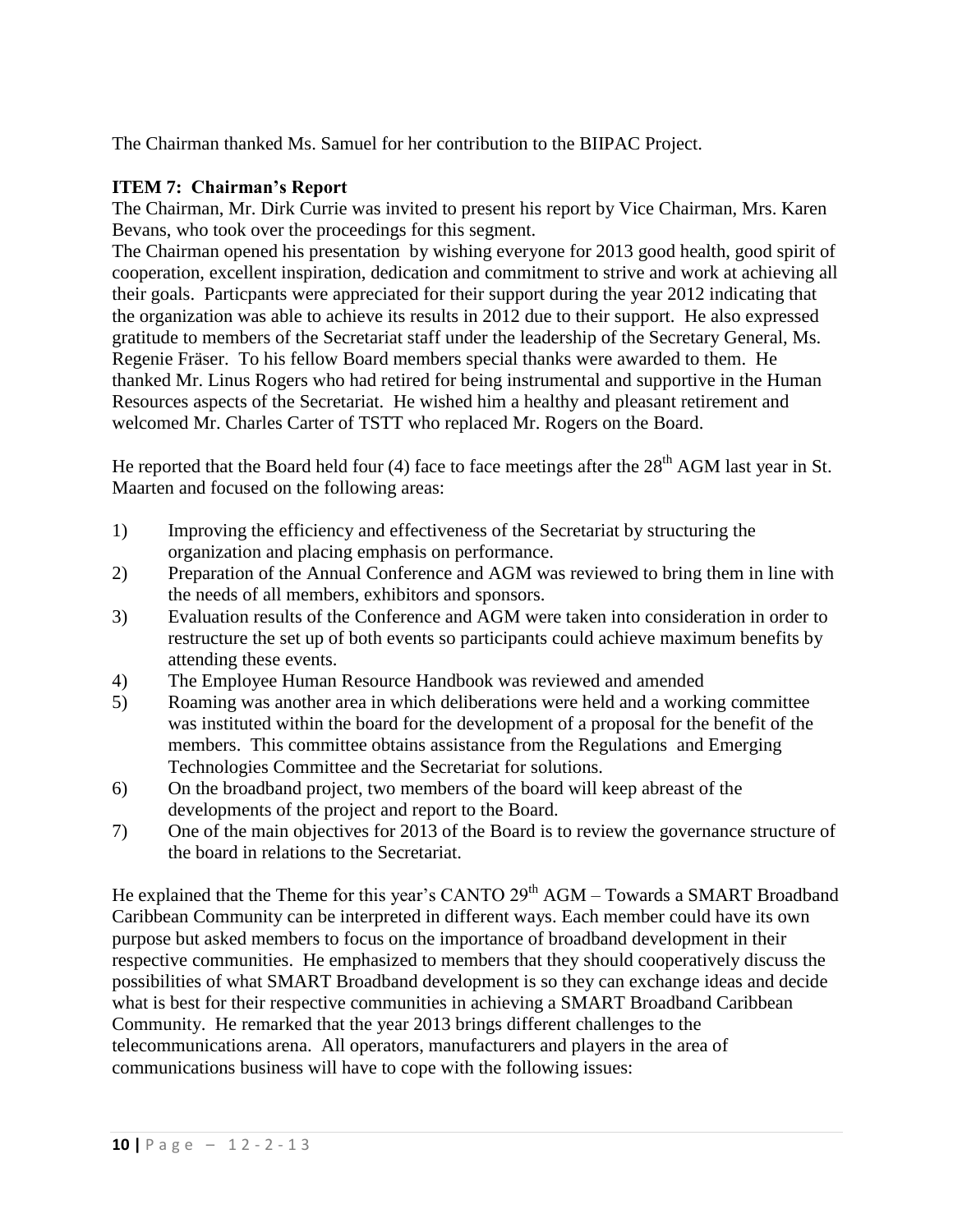- The increased effects of used devices on consumer experience in relation to customer expectation
- The increased importance of customer education in an area of availability of different devices for mobile broadband use
- The impact of M2M communications and the opportunity of this for growth in the maturing mobile market
- The challenge and opportunity to manage the exponential growth of mobile data traffic
- The impact on operators' revenue streams from OTT: Threat or Opportunity; how to deal with this?

He emphasized that CANTO will also have to focus on these areas. In closing, participants were invited to jointly and cooperatively seek solutions and ways to benefit their respective companies in an effort to strive for and achieve their goals "Towards a SMART Broadband Caribbean Community.

# **ITEM 8: Presentation of Audited Financial Statements – 30th September, 2012**

Mr. Davidson Charles, Treasurer presented the Audited Financial Statements prepared by Panell Kerr Foster as reported in the Annual Report. He reported;

- Revenue growth by 44%
- Cashed in some of the CLICO bonds held
- \$35K loss in CLICO investment due to the discounted rate
- Surplus of 48K which improved the reserve position
- Income increase 400k due to the Annual Conference in Miami
- All outstanding taxes were paid, this issue is now settled
- The Secretariat was exempted from all penalties due to the amnesty
- The Secretariat continues to pursue its status as a non profit organization

Member from GT&T, Mr. Delreo Newman asked what is the probability of non tax status and suggested that we can go to another country where tax is exempted. Mr. Charles stated that their Attorney, advised that CANTO is not perceived as a not tax organization because the organization supports profitable organizations. With regard to moving, it was determined that the cost exceeds the benefits.

The Chairman thanked the Treasurer for his presentation, there being no further questions, a motion to accept the Audited Financial Statements was proposed by TELEM and seconded by Digicel Turks & Caicos. The motion was carried unanimously.

# **ITEM 9: Auditors Report for the year ended 30th September, 2012**

The Chairman invited Ms. Camille Providence, Audit Manager from Audit firm, Pannell Kerr Forster, to read the Auditor's Report.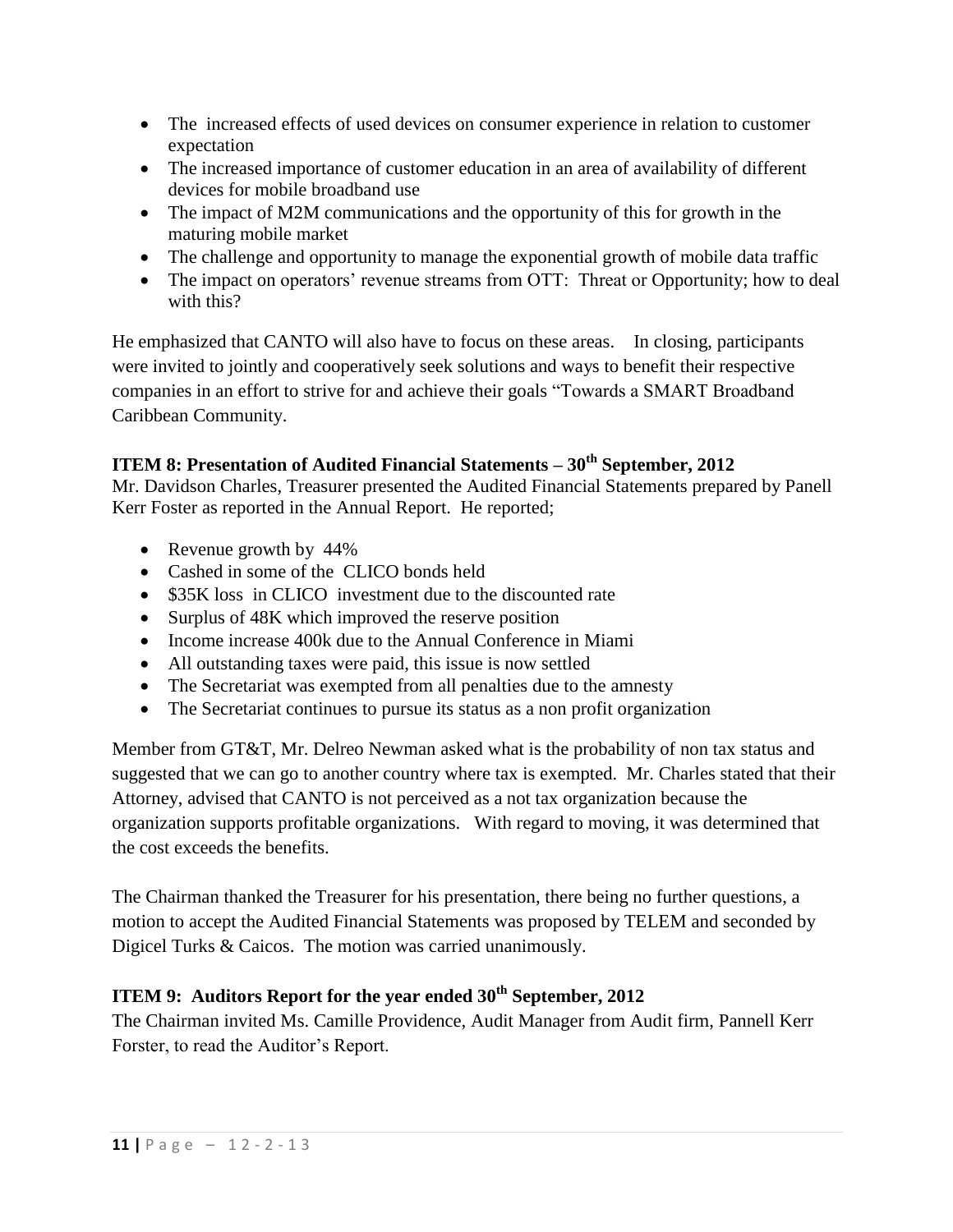The Secretary General then read the resolution to receive and adopt the Financial Statements. The Secretary General read the following resolution. **Be it resolved that the Audited Financial Statements for the year ending September, 30th 2012 be received and adopted.** Digicel Jamaica moved that the resolution be accepted and the motion was seconded by UTS, Curacao. The motion was carried unanimously.

# **ITEM 10: Resolution to Appoint Auditors 2012/2013**

The Chairman invited the Secretary General to read the resolution to appoint Pannell Kerr Forster as Auditors for the year ending 30<sup>th</sup> September, 2013. Be it resolved that Pannell Kerr Foster be reappointed as 2013 Auditors of the Association and that the Directors be authorized to fix their remuneration for the ensuing year. The Chairman then invited a proposer and a seconder to the resolution. BTL moved that the resolution be accepted and TELEM seconded the motion. The motion was carried unanimously.

# **ITEM 11: Presentation for the 2012/2013 Budget**

Mr. Davidson Charles presented the 2012/2013 Budget. He reported that the budget was developed to incorporate the 5 Strategic Pillars for Sustainable Growth namely: the Brand Visibility and Strength; Communication and Knowledge Sharing; Membership Growth and Retention; Accelerate the Development of Broadband and Financial Stability. The Objectives for 2013 were outlined as follows:

- 1) Increase Membership Revenue by \$60k recruit 15 Affiliates and 8 Full members
- 2) Achieve Net Operating Profit for fiscal 2012/13 to match 2011/12 results
- 3) Develop a plan to address stakeholders' concerns and implement during 2012/13
- 4) Revise the CANTO Secretariat HR and Operating Procedures
- 5) Implement the CANTO IDB Broadband Project

He reported the Miami conference was exceptional in 2012 and revenues for 2013 are being scaled down accordingly (overall by 8%). The key points highlighted to increase revenue were:

- Transform the AGM to mini conference (Revenue earning event)
- Cut back on training, this will be done based on members' request
- Conference in Aruba
- Increase membership fees by \$60k

Some of the major expenses hightlighted in the presentation were: website upgrade, conference in Aruba; prior year investment loss \$35k (non-recurring). The Broadband Project will be of no cost to CANTO but we will work with the IDB to ensure that CANTO expenses will be reimbursed.

The Chairman proposed the resolution to accept the Budget estimates for the year 2012/2013. Digicel Trinidad & Tobago moved that the resolution be accepted and the motion was seconded by TELESUR. The motion was carried unanimously.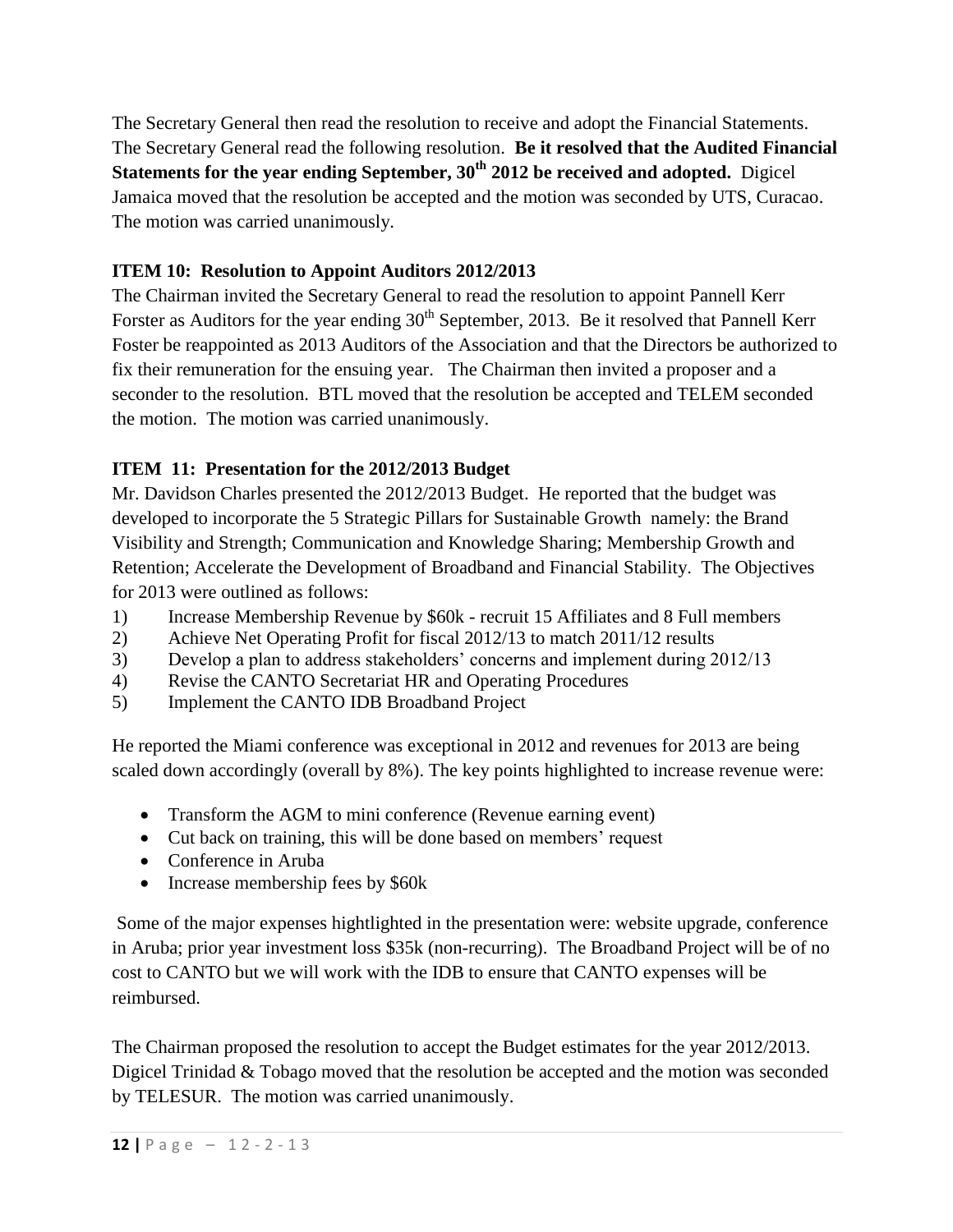# **ITEM 12: Election of Officers**

Mr. Leon Williams performed the duties as Presiding Officer and led the proceedings as follows: Chairman, Mr. Dirk Currie has completed his  $1<sup>st</sup>$  two year term in office and in accordance to bylaw 7.1 was eligible for re-election for a second term. Members were invited to make nominations for this position.

#### **Chairman**

Mr. Dirk Currie, TELESUR, Suriname was proposed by TELEM, St. Maarten seconded by Lime Jamaica. The nominations were closed by BTL, Belize. *Mr. Dirk Currie was re-elected for 2nd term as Chairman.*

The Presiding Officer, Mr. Leon Williams announced that the Vice Chairman, Mrs. Karen Bevans has completed her  $1<sup>st</sup>$  two year term in office and in accordance to by-law 7.1 was eligible for re-election for a second term. Members were invited to make nominations for this position.

#### *Vice Chairman*

Mrs. Karen Bevans, BTL, Belize was proposed by TELEM , St. Maarten seconded Digicel Trinidad &Tobago. The nominations were closed by TSTT, seconded by GT&T. *Mrs. Karen Bevans was re-elected as Vice Chair.*

The Presiding Officer, Mr. Leon Williams announced that Mrs. Helma Etnel has completed her 1<sup>st</sup> two year term in office and in accordance with the by-laws 8.1 was eligible for re-election. Members were invited to make nominations for this position.

**Director** 

Mrs. Helma Etnel, TELEM, St. Maarten, proposed by UTS, Curacao seconded by TELESUR, Suriname. The nominations were closed by GT&T and TSTT. *Mrs. Helma Etnel was reelected as Director.*

## **ITEM 13: Announcement of Host and Venue for 2014 Annual General Meeting**

The Chairman reported that to date no host was secured for the 2014 Annual General Meeting, However, discussions are being held with members from Belize and Jamaica but it is still open to suggestions from the membership.

#### **ITEM 14**

The Chairman invited the Board of Directors for a group photo at the end of the session.